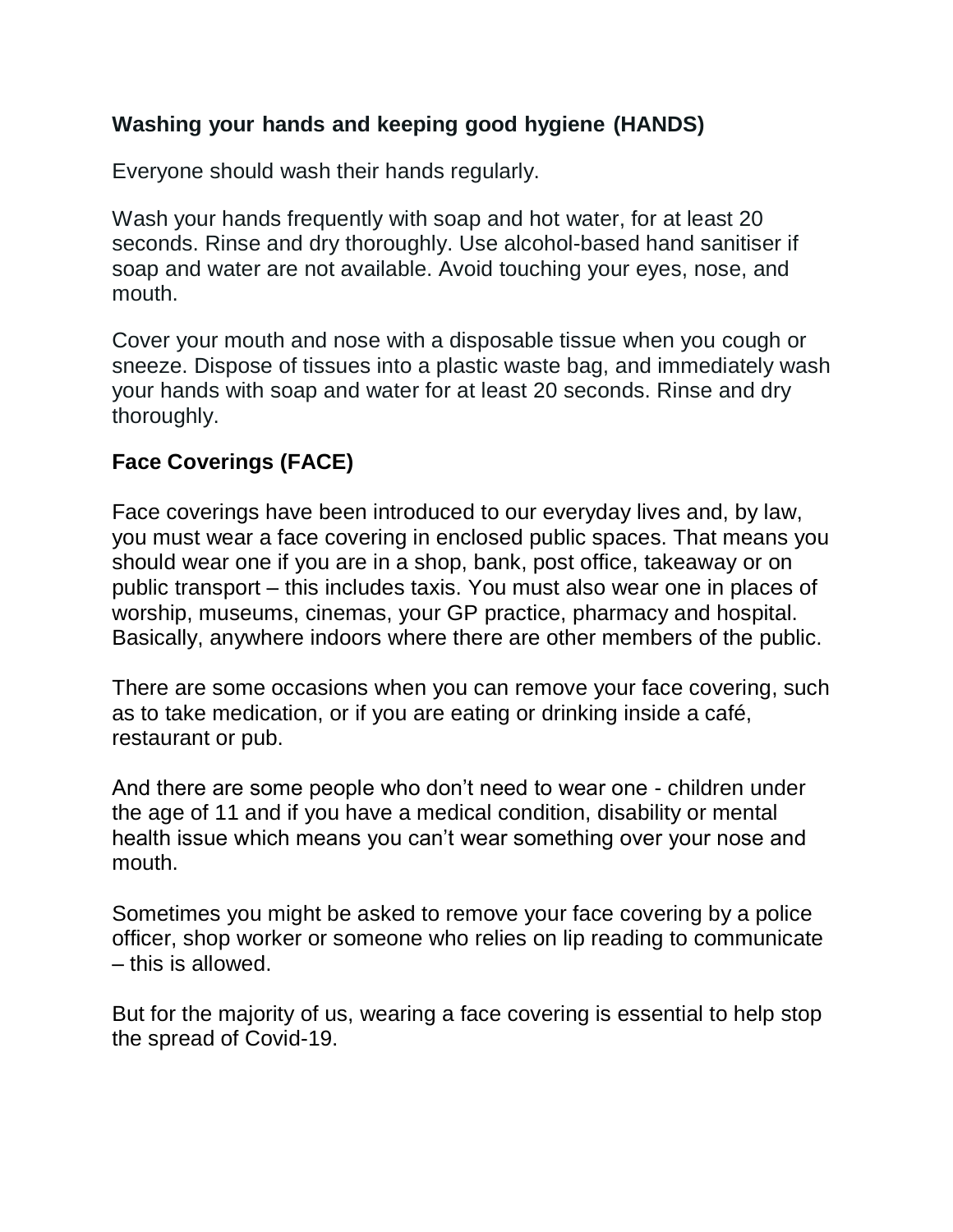There are single-use face coverings that should be worn just once and then thrown away, or reusable coverings that can be washed and worn again.

Ready-made reusable coverings are widely available or you can make your own, using a breathable material such as cotton. **Face coverings with a built-in vent are not recommended as they are not effective.**

However, you can also use a scarf, bandana or religious garment – such as a Niqab or a Burka – so long as these fit securely across the nose, mouth and round the side of the face and are made of a solid material (**cotton or silk, not net**).

Whichever face covering you choose, you must wash your hands before putting it on, before removing it, and again afterwards.

Don't touch your face, and use the straps behind your ears to put on and take off safely to avoid the spread of germs.

## **TOP TIPS:**

- You can wash a re-usable face covering with your normal laundry.
- Wash every day, after each use.
- Try it on before you go out to make sure you are comfortable with it, to avoid touching and readjusting when out.
- Continue to follow social distancing guidelines even when wearing a face covering (2 metre safe distance where possible).
- Wash your hands often and for at least 20 seconds each time.
- If you have symptoms, stay at home and book a test immediately. Don't leave the house at all, even with a face covering.
- Once removed, store reusable face coverings in a plastic bag until you have an opportunity to wash them.

# **SPACE**

Coronavirus can be found in tiny droplets coming out of your nose and mouth.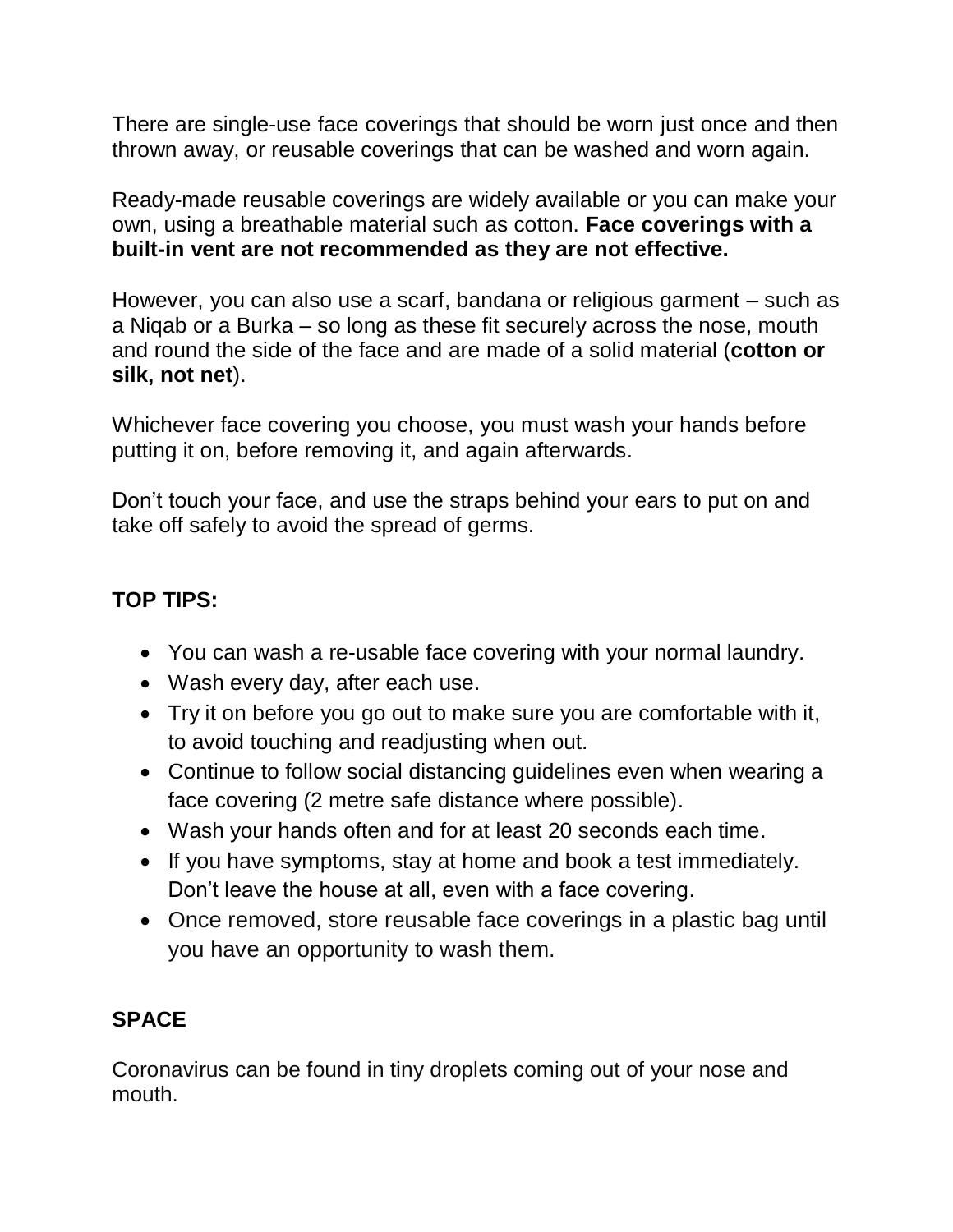Wearing a face covering over your nose and mouth reduces the spread of droplets carrying the virus. This means if you have it, you're less likely to pass it on to others.

Larger droplets can land on other people, or on surfaces they touch. Spreading the virus through droplets is most likely to happen when you are less than 2m apart.

Smaller droplets called aerosols can stay in the air for some time, especially if there is no ventilation.

#### **So when you are with people not from your household, you must keep at least 2m apart.**

### **What are the symptoms of Covid-19?**

"The main symptoms of Covid-19 are having a new continuous cough, a high temperature, or having a loss or change of smell or taste. If you do get any of these symptoms, please do immediately isolate for 10 days and book a test. Also anyone you live with must isolate for 14 days."

#### **What should I do if I have symptoms?**

"If you or anyone in your household has symptoms of Covid, the first thing you need to do is stay at home and please book a test straight away. If your test comes back positive or you have been in close contact with someone who tests positive, the NHS Test and Trace Service will get in touch with you, and they will explain what you need to do next. Please do answer their calls and give them the information they need."

#### **How do I book a test?**

"There are different ways of booking a test. You can book online <https://www.gov.uk/get-coronavirus-test> - and go to a drive through testing centre. Or you can ask for a testing kit to be sent to your home. Please remember, drive through is by appointment only in Bolton. If you don't have access to the internet you can book a test over the phone by calling 119.